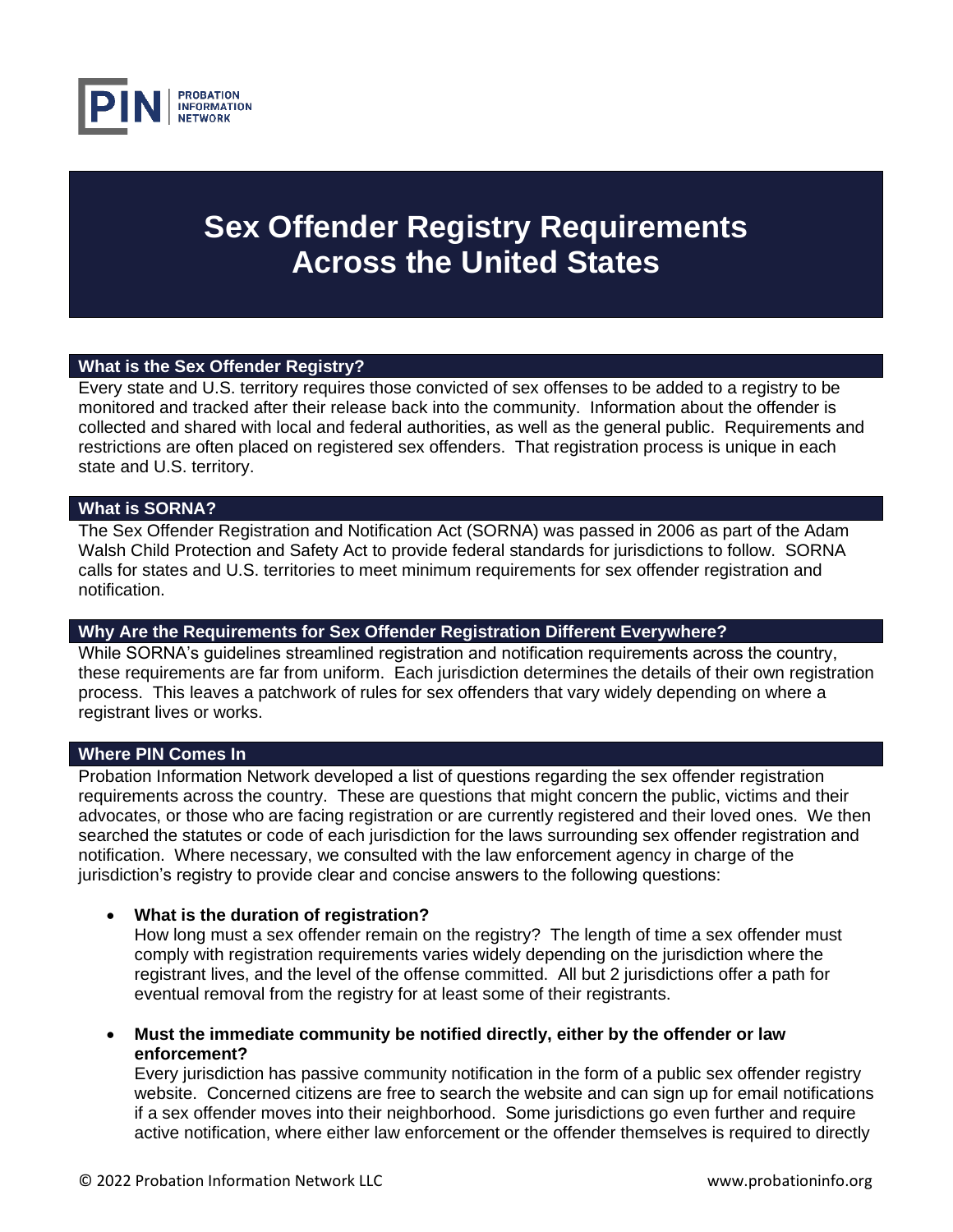notify the immediate community that a sex offender is in the area. This can take many forms, including electronic, mail, or in-person notification, publication in local newspapers, and community meetings.

### • **What are the residence distance restrictions?**

Are there any restrictions on where a registered sex offender can live? Some jurisdictions restrict registrants from living within a measured distance of certain places. This restriction could be for all registrants, or only for higher-level offenders or those under supervision. Some jurisdictions do not have a state-wide restriction but do allow local jurisdictions to enact their own.

### • **What are the employment distance restrictions?**

Registered sex offenders are usually restricted from certain types of employment, and from working at establishments that specifically cater to minors. Some jurisdictions go even further and restrict registrants from working within a measured distance of certain places.

### • **Is an employer's information included on the public registry?**

Returning citizens of every type need to find employment upon reentry, and sex offenders are no exception. Some jurisdictions include registrants' employment information on the public registry website. This could be the employer's address or in some cases the name of the employer.

### • **Are online identifiers included on the public registry?**

Some jurisdictions require registered sex offenders to report any identifiers they use online, such as email addresses and social media user names. In some jurisdictions that information is included on the public registry website, separate from the registrant's profile, in a feature that allows the pubic to search by specific identifiers.

#### • **Is a state-issued ID required to be labeled?**

Some jurisdictions require a state-issued ID, such as a driver's license, to be labeled to identify the holder as a registered sex offender. This label could be the words "Sex Offender" printed on the ID in a prominent place or a more subtle designation known to law enforcement.

### • **What is the cost of registration?**

Is there a fee to register as a sex offender? Some jurisdictions pass on some of their administrative costs to the registrants. This could be a one-time fee paid only upon initial registration, or an ongoing fee paid annually or quarterly. Some jurisdictions charge a fee every time a registrant updates their information.

### • **How long can a registrant be in the state for work or education before registration is required?**

Does a sex offender have to register if they work or go to school in a different state? It depends on the state, and how long the registrant will be there. Some jurisdictions require registrants to notify authorities immediately, while others allow limited stays without requiring registration. Registrants currently under supervision usually need permission from their Parole or Probation Officer before traveling and should always consult their supervising officer.

### • **How long can a registrant visit the state before registration is required?**

Can a registered sex offender go on vacation? Does a sex offender have to register if they visit a different state? It depends on the state, and how long the registrant will be there. Some jurisdictions require registrants to notify authorities immediately, while others allow limited stays without requiring registration. Registrants currently under supervision usually need permission from their Parole or Probation Officer before traveling and should always consult their supervising officer.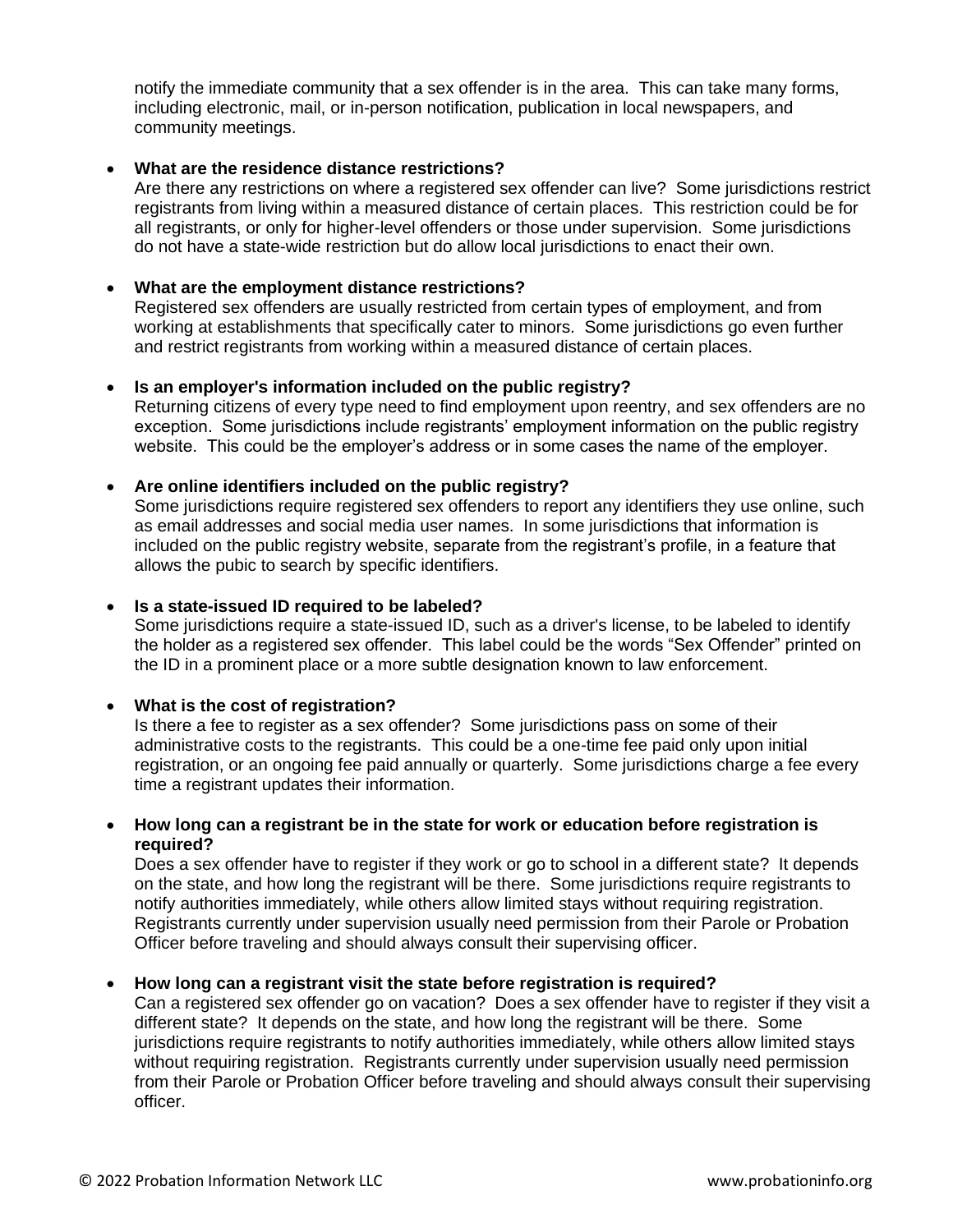The answers provided are taken directly from the laws found on the state or territory's legislative website or, where necessary, from the website of the law enforcement agency in charge of the jurisdiction's registry. In some cases, we contacted state or territory officials for clarification and have directly quoted those conversations.

### **Disclaimer**

While we stand by our research, it is for informational purposes only. It should not be considered legal advice and, while we strive to provide accurate and up to date information, it is not guaranteed to be complete or correct. We provide links to each jurisdiction's legislative and law enforcement websites and maintain a directory of lawyers who specialize in sex offender registration laws. For those currently under supervision, consult with your Parole or Probation Officer for guidance.

# **Nevada Sex Offender Registry Restrictions**

### **What is the duration of registration?**

NRS 179D.490

2. Except as otherwise provided in subsection 3 and NRS 62F.340, the full period of registration is:

- (a) Fifteen years, if the offender or sex offender is a Tier I offender;
- (b) Twenty-five years, if the offender or sex offender is a Tier II offender; and

(c) The life of the offender or sex offender, if the offender or sex offender is a Tier III offender,

exclusive of any time during which the offender or sex offender is incarcerated or confined.

3. If an offender or sex offender complies with the provisions for registration:

(a) For an interval of at least 10 consecutive years, if the offender or sex offender is a Tier I offender; or

(b) For an interval of at least 25 consecutive years, if the offender or sex offender is a Tier III offender adjudicated delinquent for the offense which required registration as an offender or sex offender,

during which the offender or sex offender is not convicted of an offense for which imprisonment for more than 1 year may be imposed, is not convicted of a sexual offense, successfully completes any periods of supervised release, probation or parole, and successfully completes a sex offender treatment program certified by the State or by the Attorney General of the United States, the offender or sex offender may file a petition to reduce the period of time during which the offender or sex offender has a duty to register with the district court in whose jurisdiction the offender or sex offender resides or, if he or she is a nonresident offender or sex offender, in whose jurisdiction the offender or sex offender is a student or worker. For the purposes of this subsection, registration begins on the date that the Central Repository or appropriate agency of another jurisdiction establishes a record of registration for the offender or sex offender or the date that the offender or sex offender is released, whichever occurs later.

4. If the offender or sex offender satisfies the requirements of subsection 3, the court shall hold a hearing on the petition at which the offender or sex offender and any other interested person may present witnesses and other evidence. If the court determines from the evidence presented at the hearing that the offender or sex offender satisfies the requirements of subsection 3, the court shall:

(a) If the offender or sex offender is a Tier I offender, reduce the period of time during which the offender or sex offender is required to register by 5 years; and

(b) If the offender or sex offender is a Tier III offender adjudicated delinquent for the offense which required registration as an offender or sex offender, reduce the period of time during which the offender or sex offender is required to register from the life of the offender or sex offender to that period of time for which the offender or sex offender meets the requirements of subsection 3.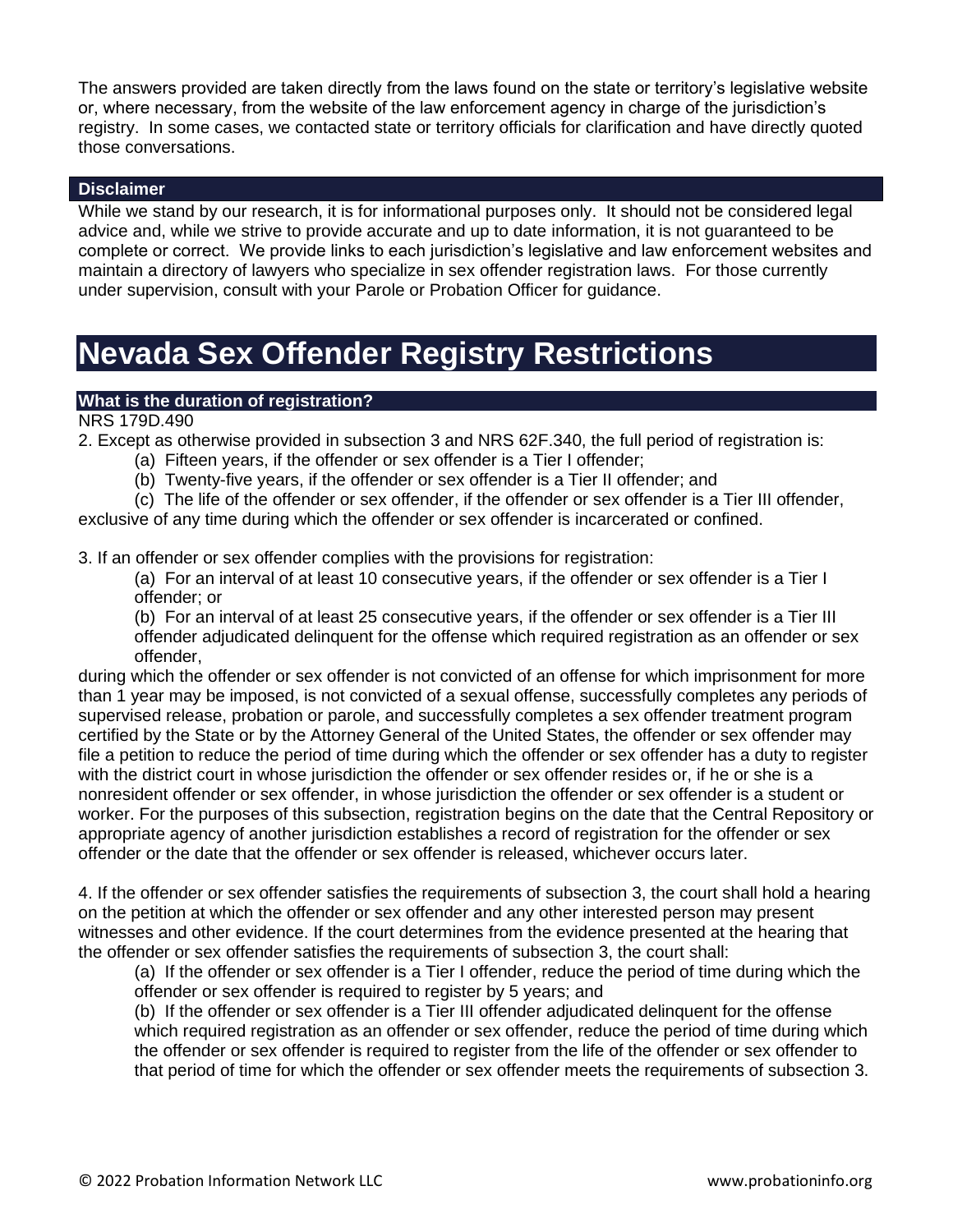#### **Must the immediate community be notified directly, either by the offender or law enforcement?** NRS 179D.475

2. Except as otherwise provided in subsection 3, a local law enforcement agency:

(a) Shall immediately provide all updated information obtained from the Central Repository pursuant to subsection 1 to:

(1) Each school, religious organization, youth organization and public housing authority in which the offender or sex offender resides or is a student or worker;

(2) Each agency which provides child welfare services as defined in NRS 432B.030;

(3) Volunteer organizations in which contact with children or other vulnerable persons might occur; and

(4) If the offender or sex offender is a Tier III offender, members of the public who are likely to encounter the offender or sex offender;

### **What are the residence distance restrictions?**

The registration statutes do not restrict residence location, however for those under Nevada state supervision the following may apply:

### NRS 176A.410

2. Except as otherwise provided in subsection 6, if a defendant is convicted of an offense listed in subsection 6 of NRS 213.1255 against a child under the age of 14 years, the defendant is a Tier III offender and the court grants probation or suspends the sentence of the defendant, the court shall, in addition to any other condition ordered pursuant to subsection 1, order as a condition of probation or suspension of sentence that the defendant:

(a) Reside at a location only if the residence is not located within 1,000 feet of any place, or if the place is a structure, within 1,000 feet of the actual structure, that is designed primarily for use by or for children, including, without limitation, a public or private school, a school bus stop, a center or facility that provides day care services, a video arcade, an amusement park, a playground, a park, an athletic field or a facility for youth sports, or a motion picture theater.

### **What are the employment distance restrictions?**

The registration statutes do not restrict employment location, however for those under Nevada state supervision the following may apply:

### NRS 176A.410

1. Except as otherwise provided in subsection 6, if a defendant is convicted of a sexual offense and the court grants probation or suspends the sentence, the court shall, in addition to any other condition ordered pursuant to NRS 176A.400, order as a condition of probation or suspension of sentence that the defendant:

(m) Unless approved by the parole and probation officer assigned to the defendant and by a psychiatrist, psychologist or counselor treating the defendant, if any, not knowingly be within 500 feet of any place, or if the place is a structure, within 500 feet of the actual structure, that is designed primarily for use by or for children, including, without limitation, a public or private school, a school bus stop, a center or facility that provides day care services, a video arcade, an amusement park, a playground, a park, an athletic field or a facility for youth sports, or a motion picture theater. The provisions of this paragraph apply only to a defendant who is a Tier III offender.

## **Is an employer's information included on the public registry?**

Yes.

### **Are online identifiers included on the public registry?**

No.